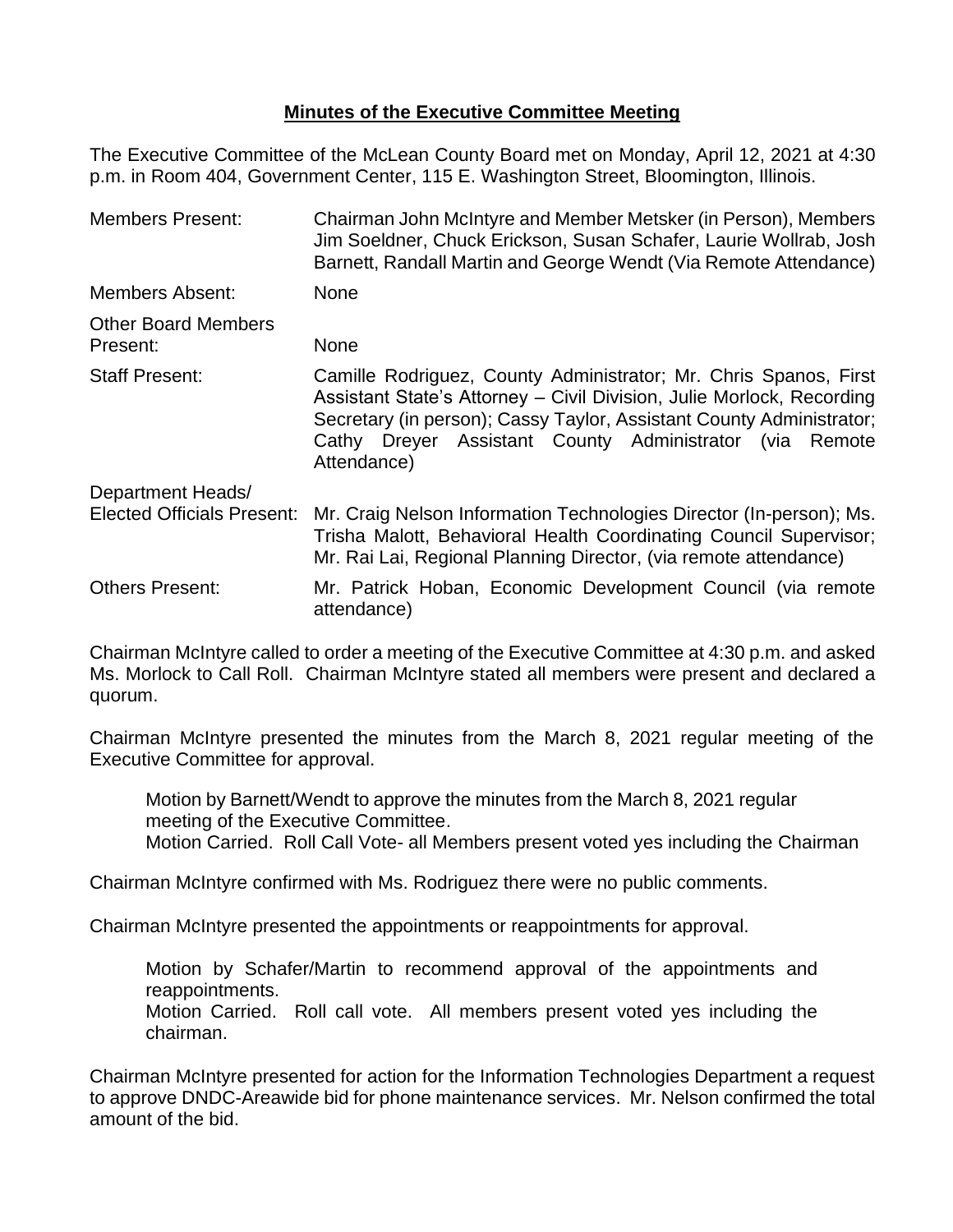Executive Committee Minutes April 12, 2021 Page **2** of **7**

> Motion by McIntyre/Metsker to recommend approval of DNDC-Areawide bid for phone maintenance services Motion Carried. Roll call vote – all members present voted yes including the Chairman.

Chairman McIntyre indicated the Information Technology report was in the packet and asked if there were any questions, hearing none he thanked Mr. Nelson.

Chairman McIntyre indicated there was a report from the Behavioral Health Coordinating Council Supervisor in the packet and asked if there are any questions. Ms. Malott indicated that the current online forums were coming to an end in May and the group would be meeting soon to discuss fall forums. Chairman McIntyre asked if there were any questions; hearing none, he thanked her.

Ms. Catherine Metsker, Chairman of the Finance Committee indicated they had no items for action for the Executive Committee but would have items for the Board. Chairman McIntyre asked if there were any questions; hearing none, he thanked her.

Ms. Susan Schafer, Chairman of the Health Committee presented for action a request to approve an Emergency Appropriation Ordinance Amending the McLean County Fiscal Year 2020 Combined Annual Appropriation and Budget Ordinance for the Nursing Home.

Motion by Schafer/Martin to recommend approval of an Emergency Appropriation Ordinance Amending the McLean County Fiscal Year 2020 Combined Annual Appropriation and Budget Ordinance for the Nursing Home. Motion carried. Roll call vote – all members present voted yes including the Chairman.

Ms. Schafer indicated they had nothing further for action today or for the Board. Chairman McIntyre asked if there were any questions, hearing none, he thanked her.

Mr. Chuck Erickson, Chairman of the Justice Committee presented for action a request to approve an Emergency Appropriation Ordinance Amending the McLean County Fiscal Year 2021 Combined Annual Appropriation and Budget Ordinance – Children's Advocacy Center.

Motion by Erickson/Wendt to recommend approval of an Emergency Appropriation Ordinance Amending the McLean County Fiscal Year 2021 Combined Annual Appropriation and Budget Ordinance – Children's Advocacy Center. Motion Carried. Roll Call Vote - all Members present voted yes including the Chairman

Mr. Erickson indicated the Justice Committee had no further items for action today but would have additional items for the Board. Chairman McIntyre asked if there were any questions, hearing none, he thanked him.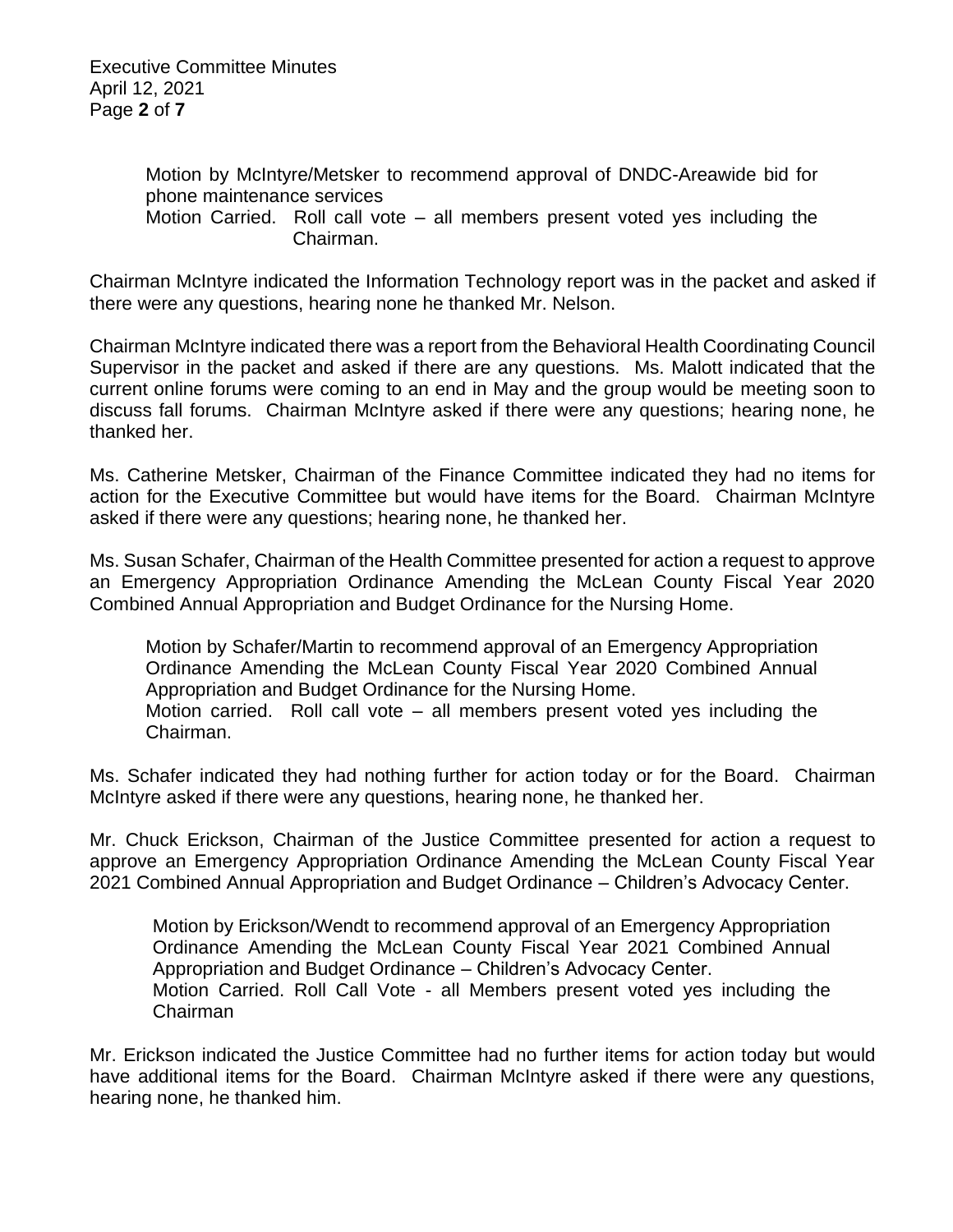Executive Committee Minutes April 12, 2021 Page **3** of **7**

Mr. George Wendt, Chairman of the Land Use and Development Committee indicated they had no items for action today but would have an item for the Board. Chairman McIntyre asked if the Committee had any questions, hearing none, he thanked him.

Mr. Josh Barnett, Chairman of the Property Committee indicated he had no action items for the Committee today but would have an item for the Board. Chairman McIntyre asked if there were any questions; hearing none, he thanked him.

Mr. Jim Soeldner Chairman of the Transportation Committee presented for action a request to approve a Jurisdictional Transfer Agreement, Jurisdictional Transfer Resolution, Transfer Ordinance, Intergovernmental Agreement with the City of Chenoa for Section 20-00053-01-RS – Division Street in Chenoa. He indicated these documents would transfer maintenance and upkeep of 1.8 miles to City of Chenoa. Mr. McIntyre asked him to confirm this was on County Highway 19. Mr. Soeldner confirmed.

Motion by Soeldner/Metsker to recommend approval of a Jurisdictional Transfer Agreement, Jurisdictional Transfer Resolution, Transfer Ordinance, Intergovernmental Agreement with the City of Chenoa for Section 20-00053-01- RS – Division Street in Chenoa Motion Carried. Roll call vote – all members present voted yes including the chairman.

Mr. Soeldner indicated they had no further items for action today but would have items for the Board. Chairman McIntyre asked if there were any questions; hearing none, he thanked him.

Ms. Camille Rodriguez, County Administrator presented for action a request to approve a Memorandum of Understanding between Illinois State University, Illinois Wesleyan University, and other participating agencies and the Town of Normal, City of Bloomington and McLean County. Ms. Schafer thanked Ms. Rodriguez for sending memo and link to video, but that she had more questions and concerns than last month. Ms. Schafer stated it refers to BN and had concerns the name did not represent the entire county. She stated the video showed good things including internet access for rural areas and a tech hub for retaining and attracting jobs, but her concern was that smart cities tended to focus on municipal areas and was not sure how this would assist all of the County. She further stated other groups such as CJCC and BHCC had been created without an MOU, so she was not sure why we needed this MOU. Ms. Schafer stated she also wanted to have a plan in place that showed consideration of all stakeholders' interests and needs as well as showing revenue sources for projects before they entered into an agreement.

Mr. Soeldner also thanked Ms. Rodriguez for link to video. He stated he did not want the rural part of the county left out. He stated that he felt that if we entered into this agreement then rural communities would be part of the planning to make sure rural needs and improvements for their communities were considered and included. Mr. Wendt asked if Member Schafer wanted to postpone this until next month to get more information. Ms. Schafer stated she would listen to to more information and then had motion she wanted to propose.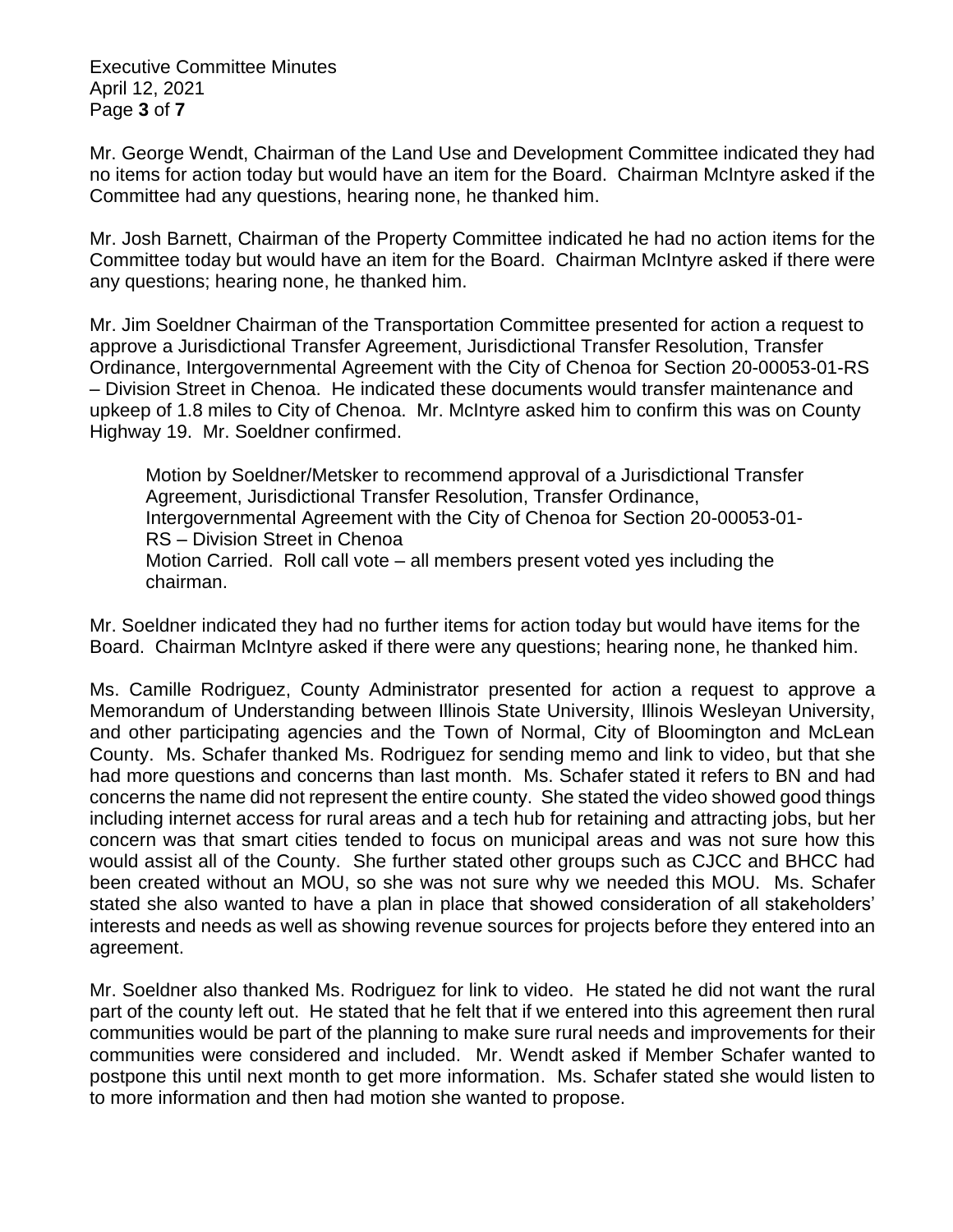Executive Committee Minutes April 12, 2021 Page **4** of **7**

Mr. Lai stated this MOU is the first step in a partnership were parties agree to collaborate. He stated there is no plan because there are no specific projects. Mr. Lai indicated once they agree to work together, then the group can work on a plan and seek funding for projects that will help urban and rural areas. He stated he felt having an official agreement in place would help with the new federal government infrastructure plan grant funding opportunities. Mr. Lai stated the group also discussed the use of BN and felt that is how many identify this area; BN or Bloomington Normal and wanted to have that recognition as the group felt it would bring projects to the area that would benefit all of the County.

Mr. McIntyre asked the origin of this MOU. Mr. Lai stated the group had been in discussions for a few years, even before he came to work for the County. He stated that BN Advantage is not part of this as it was work with Universities and metro lab. Mr. McIntyre asked if metro lab was national. Mr. Lai confirmed and indicated metro lab works with a lot of universities. Mr. Hoban stated he agreed that this was the start of a collaboration to assist the community. Mr. Hoban stated the general form resolution was from Metro Lab but was brought to other parties by ISU.

Ms. Schafer made motion to amend MOU. She stated not against this but did not feel the MOU was necessary. Mr. Erickson stated he hoped they could rotate approval of future documents brought through this agreement so the County was not always last. Mr. Barnett asked if this had been approved by City, Town and ISU and Wesleyan. Mr. Lai stated the City of Bloomington would be considering at their meeting that evening, but other parties have approved. Mr. Barnett stated that if changes are made then it would have to go back to those parties. Ms. Rodriguez reminded the Committee that item was brought in both February and March and tabled both times. Ms. Rodriguez confirmed that if they approve the amendment then it would have to go back to other parties for agreement. Mr. Barnett asked Ms. Schafer why we would be part of an MOU if we did not want to be part of the decisions on projects and how to pursue them. She stated she did not feel we needed this MOU as she felt we could work together without an agreement, but more importantly wanted to see a plan before signing this agreement. Mr. Barnett stated he felt the agreement showcases the solid understanding that all local forms of government are together when applying for grants. He stated he felt that by taking agreement apart we look like bad partners.

Ms. Schafer stated that Mayors and Universities are part of this, but no input from other stakeholders in the County. Mr. Barnett stated involving all rural mayors and township supervisors would make it difficult to come to decisions and he felt the County Board represented those people and it would be up to Board members to ask constituents what they wanted and carry that vote forward. Mr. Wollrab stated she would trust Chairman McIntyre to bring back things that need to be considered and felt this was a good faith effort for a needed collaboration.

Mr. McIntyre stated he could see both sides of the issue. Mr. McIntyre reminded members that some grants are matching grants and we might be asked to contribute matching funds. Mr. McIntyre stated the MOU says non – binding but questioned what that meant should the Board decide they did not want to fund a project. Mr. Barnett stated he felt they would have to deal with individual projects and funding as they came up.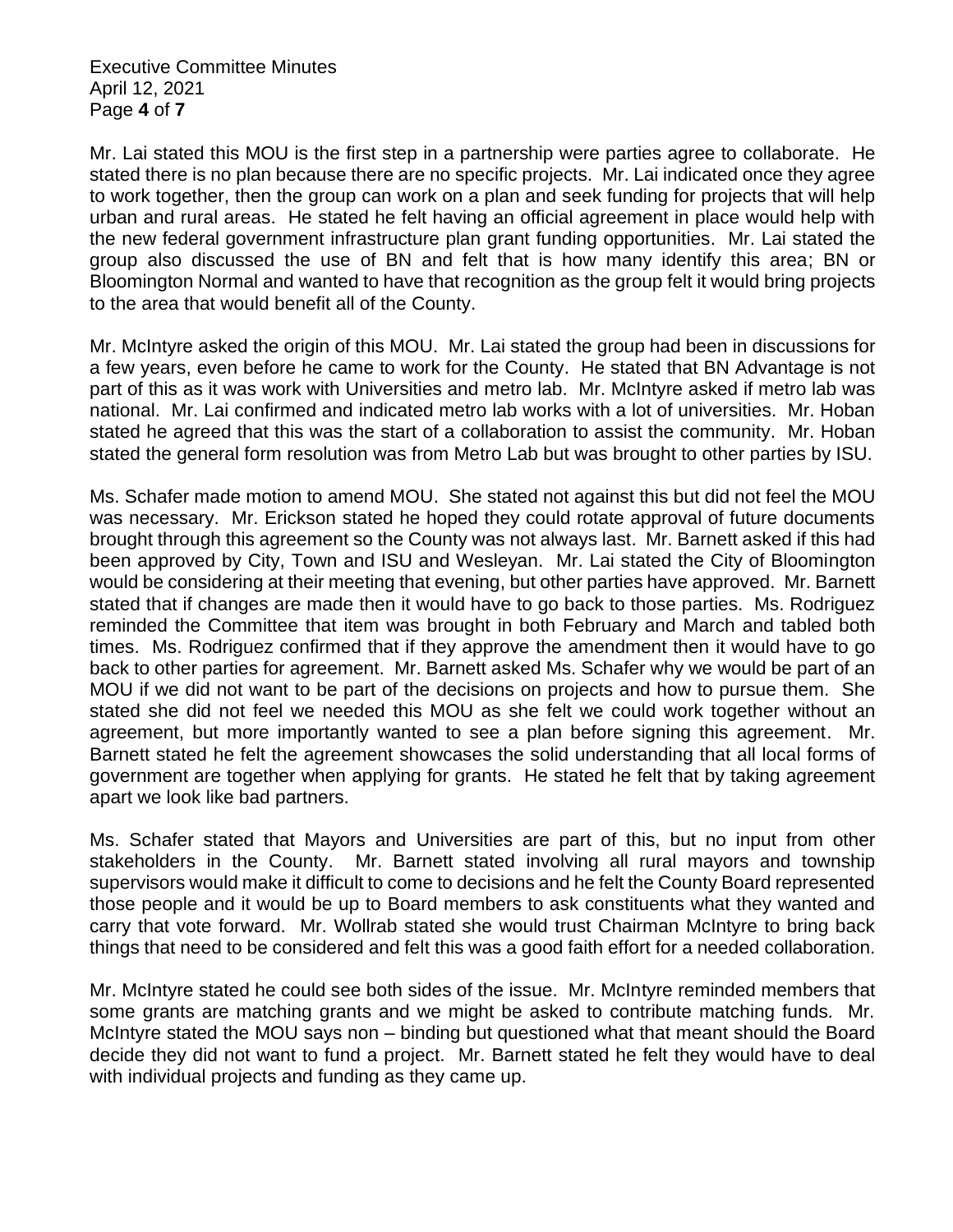Executive Committee Minutes April 12, 2021 Page **5** of **7**

> Motion by Schafer/Wendt to amend motion to remove the second sentence in the funding paragraph.

> Motion Carried. Roll call vote – Member Wollrab Voted no. Members Metsker, Erickson, Soeldner, Barnett, Martin, Schafer, and Chairman McIntyre voted yes.

> Motion by Soeldner/Wollrab to approve a Memorandum of Understanding between Illinois State University, Illinois Wesleyan University, and other participating agencies and the Town of Normal, City of Bloomington and McLean County, as amended.

> Motion Carried. Roll call vote – all members present voted yes including the Chairman.

Ms. Camille Rodriguez, County Administrator presented for action a request to approve a Resolution of the McLean County Board Continuing the Declaration of a Disaster Pursuant to Section 11 of the Illinois Emergency Management Agency Act.

Motion by Martin/Soeldner to approve a Resolution of the McLean County Board Continuing the Declaration of a Disaster Pursuant to Section 11 of the Illinois Emergency Management Agency Act.

Motion Carried. Roll Call Vote - all Members present voted yes including the Chairman

Ms. Camille Rodriguez, County Administrator presented for action a request to Accept and place on file the requisite 2020 Annual Report of the Intergovernmental Revenue Sharing Agreement between the County of McLean, the City of Bloomington, and the Town of Normal. Mr. Barnett thanked the Town and City for continued partnership.

Motion by Schafer/Metsker to Accept and place on file the requisite 2020 Annual Report of the Intergovernmental Revenue Sharing Agreement between the County of McLean, the City of Bloomington, and the Town of Normal Motion Carried. Roll Call Vote - all Members present voted yes including the Chairman

Ms. Camille Rodriguez, County Administrator presented for action a request to approve an Intergovernmental Agreement with the City of Bloomington and the Town of Normal for Drop-Box Recycling. (Without the Support of the Committee).

Motion by Wollrab/Barnett to approve an Intergovernmental Agreement with the City of Bloomington and the Town of Normal for Drop-Box Recycling. (Without the Support of the Committee)

Motion by Soeldner/Wendt moved to table this to next month's Executive Committee meeting.

Motion Carried. Roll call vote – all members present voted yes including the Chairman.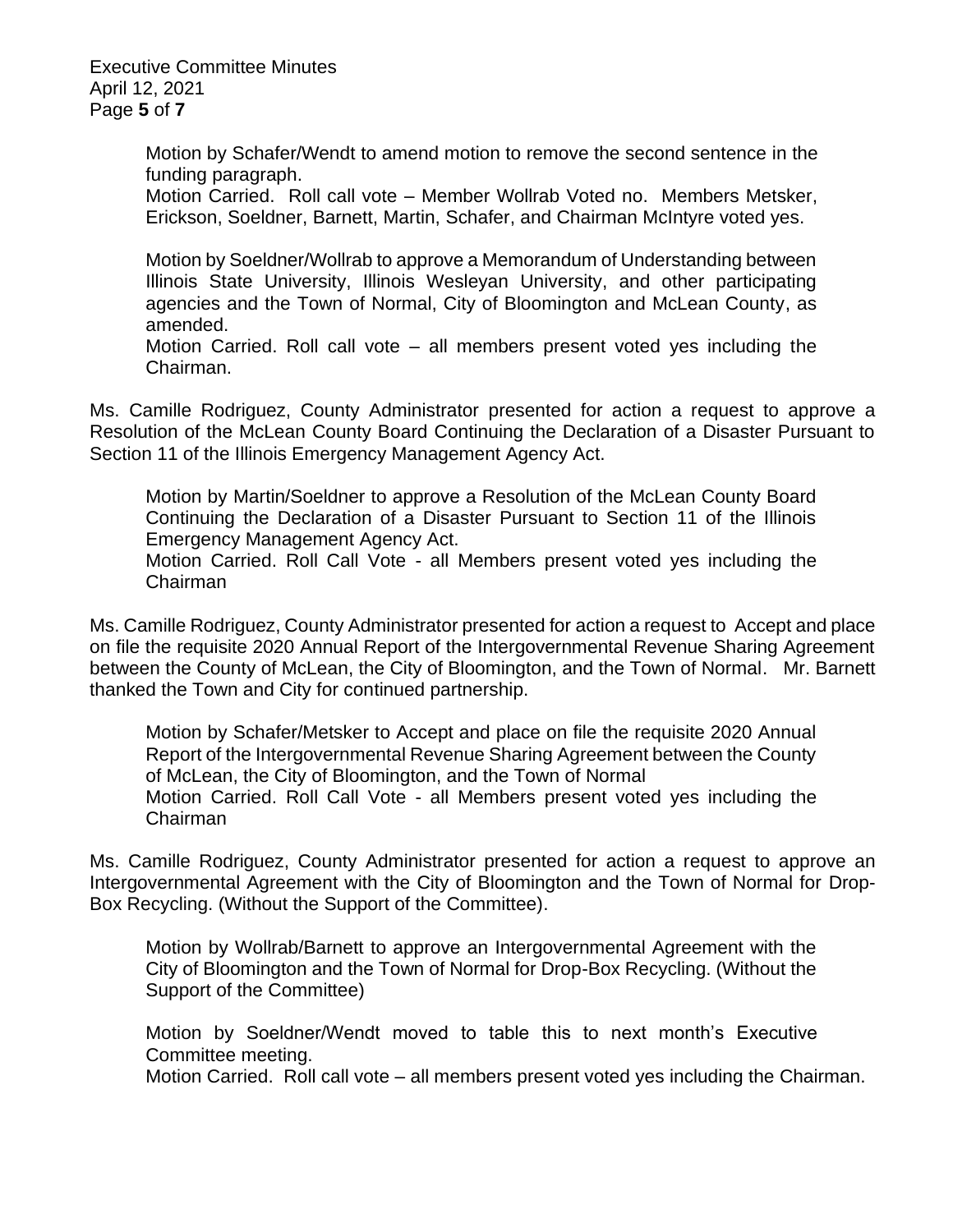Executive Committee Minutes April 12, 2021 Page **6** of **7**

Ms. Wollrab asked if Mr. Brown could be present at the next meeting so he can describe research that has been done and provide additional information. Mr. McIntyre stated that he would have administration reach out and he would also reach out to Mr. Brown.

Mr. McIntyre thanked Mr. Hoban and Mr. Lai for their work to the County.

Mr. Hoban provide a Quarterly EDC update on the strategic plan, initiatives, and 30 projects currently underway. He also showed a breakdown of the 19 forgivable loans issued. Mr. Hoban went over other programs including BN Grows, BN Stem work force readiness program, and BN Forward a grant matching program. He stated they hoped to bring a standardized incentives resolution for the property tax abatement program for the Enterprise zone. Mr. Hoban then went over projects they were involved in including One Voice, an economic gardening project to help companies on the verge of expansion, and a rural development fellowship. Mr. Erickson thanked Mr. Hoban for coming and providing the quarterly report. Ms. Schafer stated she did not receive the strategic plan. Mr. Hoban and Ms. Rodriguez indicated they would make sure she and others received a copy. Mr. McIntyre thanked him for efforts and report.

Ms. Rodriguez provided a report from the Human Resources office. She went over staff of the office and their role as well as information provided in the report. Mr. McIntyre thanked her for initiating this type of report. He also thanked Ms. Baker for their work.

Under Other Business and Communication Mr. Soeldner mentioned that the Rules Committee met last month for a work session and would be meeting Wednesday April 28<sup>th</sup> at 4:30. He stated that if members had proposed changes those needed to be submitted to administration by April  $21^{st}$  by 4:30 p.m.

Mr. McIntyre noted they needed to move the June Executive Committee meeting to June 7<sup>th</sup> to fit with the Board meeting resolution passed in December.

Mr. McIntyre stated he had talked with Staff about having additional meetings of the Executive Committee in the next month that would be open to the public for comment and suggestions regarding redistricting. He stated if individuals or groups had suggestions they wanted them to be able to present them. He stated he was also in discussion with the State's Attorney to make sure they met state statute deadlines. He noted deadlines might changes because of delay in census but wanted to be prepared in case they did not change. Chairman McIntyre also stated he wanted to hold meetings in person in room 400 if possible. Ms. Wollrab thanked him for his efforts to involve the public. She asked how organizations would be able to get maps and other information for their proposals. Ms. Rodriguez indicated it would be important to set up a public meeting quickly and asked that requests for maps and other information come through administration.

Chairman McIntyre asked if there was other business to come before the Committee; hearing none he moved to payment of transfers and bills.